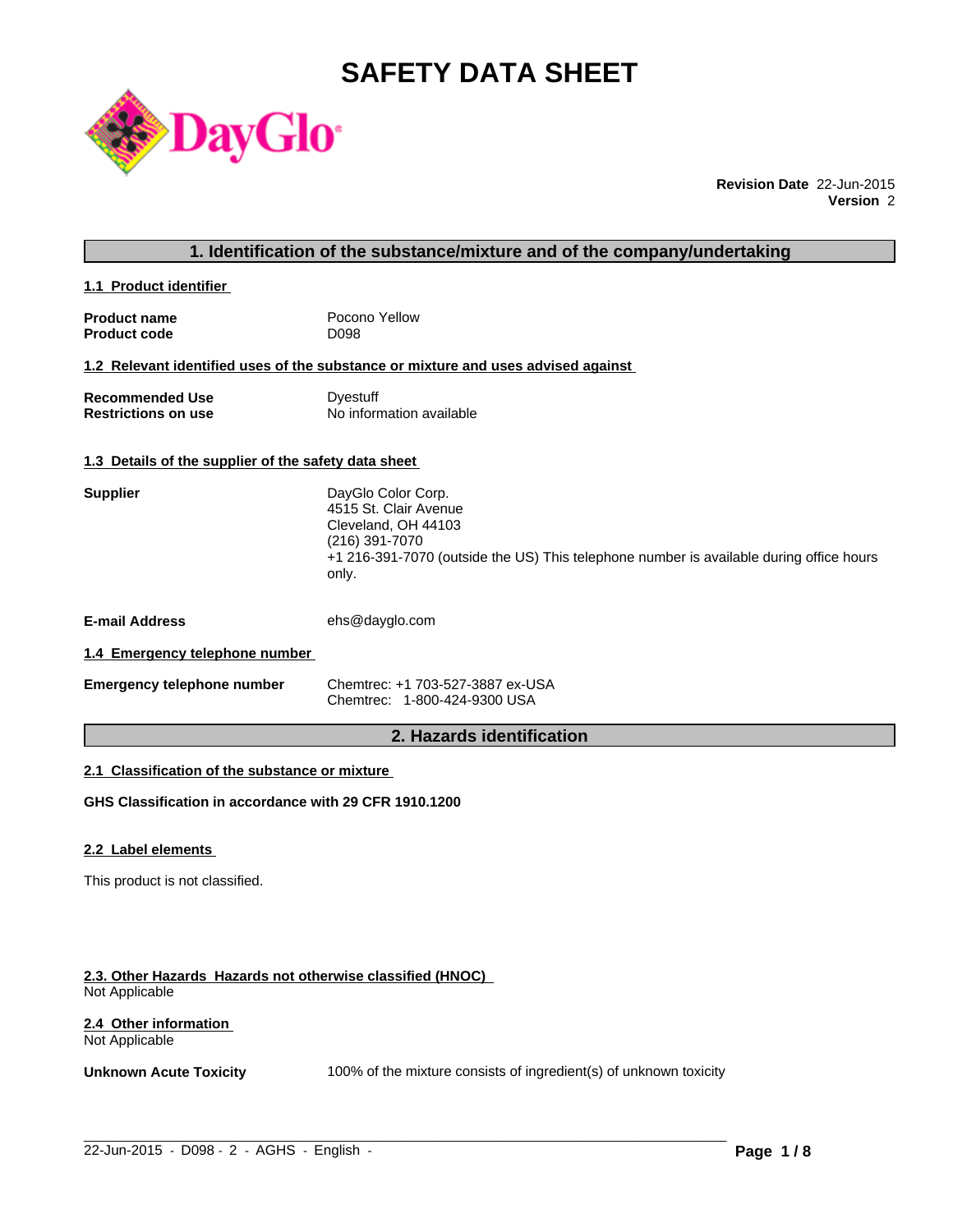### **3. Composition/Information on Ingredients**

 $\overline{\phantom{a}}$  ,  $\overline{\phantom{a}}$  ,  $\overline{\phantom{a}}$  ,  $\overline{\phantom{a}}$  ,  $\overline{\phantom{a}}$  ,  $\overline{\phantom{a}}$  ,  $\overline{\phantom{a}}$  ,  $\overline{\phantom{a}}$  ,  $\overline{\phantom{a}}$  ,  $\overline{\phantom{a}}$  ,  $\overline{\phantom{a}}$  ,  $\overline{\phantom{a}}$  ,  $\overline{\phantom{a}}$  ,  $\overline{\phantom{a}}$  ,  $\overline{\phantom{a}}$  ,  $\overline{\phantom{a}}$ 

#### **Substance**

This material is not considered hazardous by the OSHA Hazard Communication Standard (29 CFR 1910.1200).

\*The exact percentage (concentration) of composition has been withheld as a trade secret.

|                                                                   | 4. First aid measures                                                                                                                                                                                                   |
|-------------------------------------------------------------------|-------------------------------------------------------------------------------------------------------------------------------------------------------------------------------------------------------------------------|
| 4.1 Description of first-aid measures                             |                                                                                                                                                                                                                         |
| <b>General advice</b>                                             | No information available.                                                                                                                                                                                               |
| Eye contact                                                       | Immediately flush with plenty of water. After initial flushing, remove any contact lenses and<br>continue flushing for at least 15 minutes. Keep eye wide open while rinsing. If symptoms<br>persist, call a physician. |
| <b>Skin contact</b>                                               | Immediate medical attention is not required. Wash off with soap and water.                                                                                                                                              |
| <b>Inhalation</b>                                                 | Immediate medical attention is not required. Move to fresh air.                                                                                                                                                         |
| Ingestion                                                         | Do NOT induce vomiting. Drink plenty of water. Consult a physician.                                                                                                                                                     |
| 4.2 Most important symptoms and effects, both acute and delayed   |                                                                                                                                                                                                                         |
| <b>Symptoms</b>                                                   | See Section 2.2, Label Elements and/or Section 11, Toxicological effects.                                                                                                                                               |
|                                                                   | 4.3 Recommendations for immediate medical care and/or special treatment                                                                                                                                                 |
| Notes to physician                                                | Treat symptomatically.                                                                                                                                                                                                  |
|                                                                   | 5. Fire-Fighting Measures                                                                                                                                                                                               |
| 5.1 Extinguishing media                                           |                                                                                                                                                                                                                         |
| Suitable extinguishing media                                      | Use extinguishing measures that are appropriate to local circumstances and the surrounding environment.                                                                                                                 |
| <b>Unsuitable Extinguishing Media</b>                             | None.                                                                                                                                                                                                                   |
| 5.2 Specific hazards arising from the substance or mixture        |                                                                                                                                                                                                                         |
| <b>Special Hazard</b><br>None known based on information supplied |                                                                                                                                                                                                                         |
| <b>Hazardous Combustion Products</b>                              | Carbon oxides. Nitrogen oxides (NOx).                                                                                                                                                                                   |
| <b>Explosion Data</b>                                             |                                                                                                                                                                                                                         |

**Sensitivity to Mechanical Impact** None. **Sensitivity to Static Discharge** Fine dust dispersed in air, in sufficient concentrations, and in the presence of an ignition source is a potential dust explosion hazard.

#### **5.3 Advice for firefighters**

As in any fire, wear self-contained breathing apparatus pressure-demand, MSHA/NIOSH (approved or equivalent) and full protective gear.

 $\_$  ,  $\_$  ,  $\_$  ,  $\_$  ,  $\_$  ,  $\_$  ,  $\_$  ,  $\_$  ,  $\_$  ,  $\_$  ,  $\_$  ,  $\_$  ,  $\_$  ,  $\_$  ,  $\_$  ,  $\_$  ,  $\_$  ,  $\_$  ,  $\_$  ,  $\_$  ,  $\_$  ,  $\_$  ,  $\_$  ,  $\_$  ,  $\_$  ,  $\_$  ,  $\_$  ,  $\_$  ,  $\_$  ,  $\_$  ,  $\_$  ,  $\_$  ,  $\_$  ,  $\_$  ,  $\_$  ,  $\_$  ,  $\_$  ,

## **6. Accidental Release Measures**

### **6.1 Personal precautions, protective equipment and emergency procedures**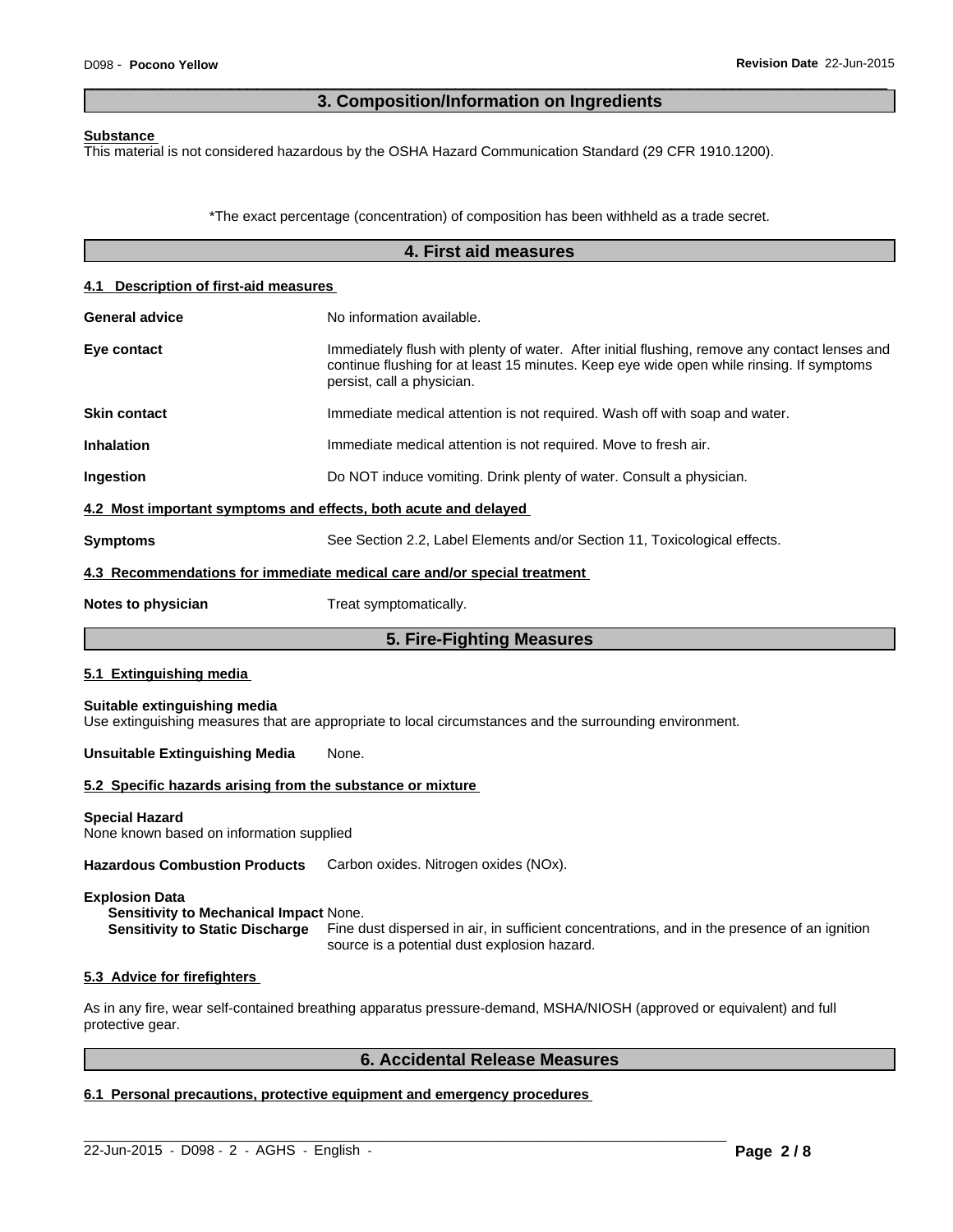Ensure adequate ventilation, especially in confined areas. Use personal protective equipment.

### **6.2 Environmental precautions**

Dust deposits should not be allowed to accumulate on surfaces as these may form an explosive mixture if they are released into the atmosphere in sufficient concentration. Avoid dispersal of dust in the air (i.e., cleaning dusty surfaces with compressed air). Nonsparking tools should be used. Prevent product from entering drains. See Section 12 for additional Ecological information.

 $\overline{\phantom{a}}$  ,  $\overline{\phantom{a}}$  ,  $\overline{\phantom{a}}$  ,  $\overline{\phantom{a}}$  ,  $\overline{\phantom{a}}$  ,  $\overline{\phantom{a}}$  ,  $\overline{\phantom{a}}$  ,  $\overline{\phantom{a}}$  ,  $\overline{\phantom{a}}$  ,  $\overline{\phantom{a}}$  ,  $\overline{\phantom{a}}$  ,  $\overline{\phantom{a}}$  ,  $\overline{\phantom{a}}$  ,  $\overline{\phantom{a}}$  ,  $\overline{\phantom{a}}$  ,  $\overline{\phantom{a}}$ 

#### **6.3 Methods and materials for containment and cleaning up**

| <b>Methods for Containment</b> | Prevent dust cloud. Cover powder spill with plastic sheet or tarp to minimize spreading.                                                                                                                                                                                                                                                                                                |
|--------------------------------|-----------------------------------------------------------------------------------------------------------------------------------------------------------------------------------------------------------------------------------------------------------------------------------------------------------------------------------------------------------------------------------------|
| Methods for cleaning up        | Avoid dust formation. Take precautionary measures against static discharges. Do not dry<br>sweep dust. Wet dust with water before sweeping or use a vacuum to collect dust. Use<br>personal protective equipment. Take up mechanically and collect in suitable container for<br>disposal. Prevent product from entering drains. Keep in suitable and closed containers for<br>disposal. |
|                                |                                                                                                                                                                                                                                                                                                                                                                                         |

|                                                                  | 7. Handling and storage                                                                                                                                    |
|------------------------------------------------------------------|------------------------------------------------------------------------------------------------------------------------------------------------------------|
| 7.1 Precautions for safe handling                                |                                                                                                                                                            |
| Advice on safe handling                                          | Avoid dust formation. Take precautionary measures against static discharges. Fine dust<br>dispersed in air may ignite. Wear personal protective equipment. |
| <b>Hygiene measures</b>                                          | Handle in accordance with good industrial hygiene and safety practice.                                                                                     |
| 7.2 Conditions for safe storage, including any incompatibilities |                                                                                                                                                            |
| <b>Storage Conditions</b>                                        | Keep tightly closed in a dry and cool place.                                                                                                               |
| <b>Materials to Avoid</b>                                        | No materials to be especially mentioned.                                                                                                                   |

### **8. Exposure controls/personal protection**

### **8.1 Occupational Exposure Limits (OEL)**

#### **8.2 Appropriate engineering controls**

| <b>Engineering Measures</b> | Showers                                                                   |
|-----------------------------|---------------------------------------------------------------------------|
|                             | Eyewash stations                                                          |
|                             | Ventilation systems.                                                      |
|                             | 8.3 Individual protection measures, such as personal protective equipment |

#### **8.3 Individual protection measures, such as personal protective equipment**

| <b>Eye/Face Protection</b>    | Safety glasses with side-shields.                                                                              |
|-------------------------------|----------------------------------------------------------------------------------------------------------------|
| Skin and body protection      | Wear chemical resistant footwear and clothing such as gloves, an apron or a whole body<br>suit as appropriate. |
| <b>Respiratory protection</b> | . NIOSH/MSHA approved respiratory protection should be worn if exposure is anticipated.                        |
| <b>Hygiene measures</b>       | See section 7 for more information                                                                             |

 $\_$  ,  $\_$  ,  $\_$  ,  $\_$  ,  $\_$  ,  $\_$  ,  $\_$  ,  $\_$  ,  $\_$  ,  $\_$  ,  $\_$  ,  $\_$  ,  $\_$  ,  $\_$  ,  $\_$  ,  $\_$  ,  $\_$  ,  $\_$  ,  $\_$  ,  $\_$  ,  $\_$  ,  $\_$  ,  $\_$  ,  $\_$  ,  $\_$  ,  $\_$  ,  $\_$  ,  $\_$  ,  $\_$  ,  $\_$  ,  $\_$  ,  $\_$  ,  $\_$  ,  $\_$  ,  $\_$  ,  $\_$  ,  $\_$  ,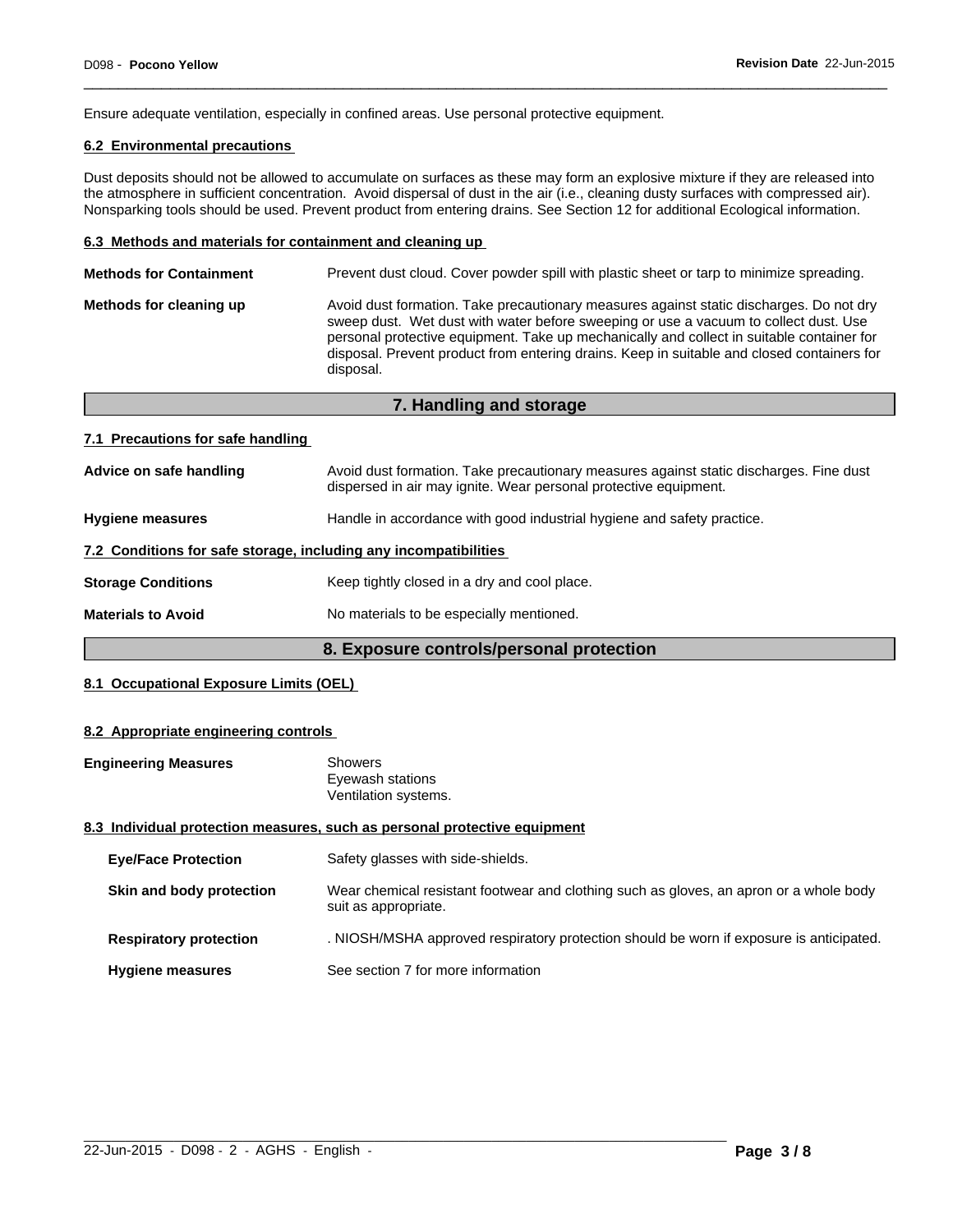### **9. Physical and chemical properties**

 $\overline{\phantom{a}}$  ,  $\overline{\phantom{a}}$  ,  $\overline{\phantom{a}}$  ,  $\overline{\phantom{a}}$  ,  $\overline{\phantom{a}}$  ,  $\overline{\phantom{a}}$  ,  $\overline{\phantom{a}}$  ,  $\overline{\phantom{a}}$  ,  $\overline{\phantom{a}}$  ,  $\overline{\phantom{a}}$  ,  $\overline{\phantom{a}}$  ,  $\overline{\phantom{a}}$  ,  $\overline{\phantom{a}}$  ,  $\overline{\phantom{a}}$  ,  $\overline{\phantom{a}}$  ,  $\overline{\phantom{a}}$ 

| 9.1 Information on basic physical and chemical properties |                          |                          |
|-----------------------------------------------------------|--------------------------|--------------------------|
| <b>Physical state</b>                                     | Solid                    |                          |
| <b>Appearance</b>                                         | Powder                   |                          |
| Color                                                     | Yellow                   |                          |
| Odor                                                      | Mild                     |                          |
| Odor Threshold                                            | No information available |                          |
| Property                                                  | Values                   | Remarks • Methods        |
| pН                                                        |                          | No information available |
| Melting/freezing point                                    |                          | No information available |
| <b>Boiling point/boiling range</b>                        | Not applicable           | No information available |
| <b>Flash Point</b>                                        | Not Applicable           | No information available |
| <b>Evaporation rate</b>                                   |                          | No information available |
| Flammability (solid, gas)                                 |                          | No information available |
| <b>Flammability Limits in Air</b>                         |                          |                          |
| upper flammability limit                                  |                          | No information available |
| lower flammability limit                                  |                          | No information available |
| Vapor pressure                                            |                          | No information available |
| Vapor density                                             |                          | No information available |
| <b>Specific Gravity</b>                                   | 1.60                     |                          |
| Water solubility                                          | Insoluble in water       |                          |
| Solubility in other solvents                              |                          | No information available |
| <b>Partition coefficient</b>                              |                          | No information available |
| Autoignition temperature                                  |                          | No information available |
| <b>Decomposition temperature</b>                          |                          | No information available |
| Viscosity, kinematic                                      |                          | No information available |
| Viscosity, dynamic                                        |                          | No information available |
| <b>Explosive properties</b>                               |                          | No information available |
| <b>Oxidizing Properties</b>                               |                          | No information available |

**9.2 Other information Volatile organic compounds (VOC)** None **content**

### **10. Stability and Reactivity**

 $\_$  ,  $\_$  ,  $\_$  ,  $\_$  ,  $\_$  ,  $\_$  ,  $\_$  ,  $\_$  ,  $\_$  ,  $\_$  ,  $\_$  ,  $\_$  ,  $\_$  ,  $\_$  ,  $\_$  ,  $\_$  ,  $\_$  ,  $\_$  ,  $\_$  ,  $\_$  ,  $\_$  ,  $\_$  ,  $\_$  ,  $\_$  ,  $\_$  ,  $\_$  ,  $\_$  ,  $\_$  ,  $\_$  ,  $\_$  ,  $\_$  ,  $\_$  ,  $\_$  ,  $\_$  ,  $\_$  ,  $\_$  ,  $\_$  ,

### **10.1 Reactivity**

No dangerous reaction known under conditions of normal use

#### **10.2 Chemical stability**

Stable

### **10.3 Possibility of hazardous reactions**

None under normal processing.

#### **10.4 Conditions to Avoid**

Dust formation. Take precautionary measures against static discharges.

#### **10.5 Incompatible Materials**

None known based on information supplied.

#### **10.6 Hazardous Decomposition Products**

None known based on information supplied.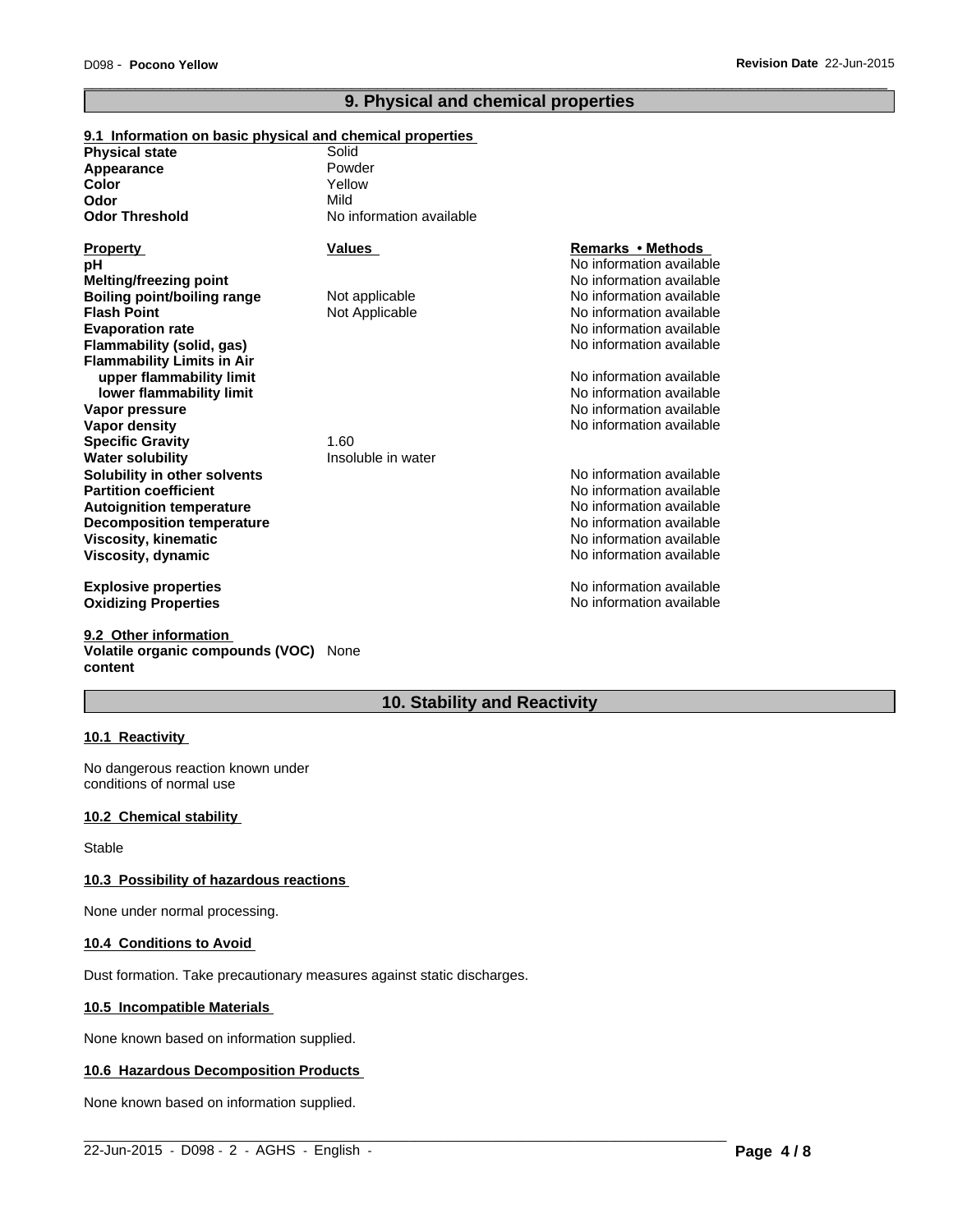### **11. Toxicological information**

 $\_$  ,  $\_$  ,  $\_$  ,  $\_$  ,  $\_$  ,  $\_$  ,  $\_$  ,  $\_$  ,  $\_$  ,  $\_$  ,  $\_$  ,  $\_$  ,  $\_$  ,  $\_$  ,  $\_$  ,  $\_$  ,  $\_$  ,  $\_$  ,  $\_$  ,  $\_$  ,  $\_$  ,  $\_$  ,  $\_$  ,  $\_$  ,  $\_$  ,  $\_$  ,  $\_$  ,  $\_$  ,  $\_$  ,  $\_$  ,  $\_$  ,  $\_$  ,  $\_$  ,  $\_$  ,  $\_$  ,  $\_$  ,  $\_$  ,

 $\overline{\phantom{a}}$  ,  $\overline{\phantom{a}}$  ,  $\overline{\phantom{a}}$  ,  $\overline{\phantom{a}}$  ,  $\overline{\phantom{a}}$  ,  $\overline{\phantom{a}}$  ,  $\overline{\phantom{a}}$  ,  $\overline{\phantom{a}}$  ,  $\overline{\phantom{a}}$  ,  $\overline{\phantom{a}}$  ,  $\overline{\phantom{a}}$  ,  $\overline{\phantom{a}}$  ,  $\overline{\phantom{a}}$  ,  $\overline{\phantom{a}}$  ,  $\overline{\phantom{a}}$  ,  $\overline{\phantom{a}}$ 

#### **11.1 Acute toxicity**

#### **Numerical measures of toxicity: Product Information**

**Unknown Acute Toxicity** 100% of the mixture consists of ingredient(s) of unknown toxicity

**Numerical measures of toxicity: Component Information**

**11.2 Information on toxicological effects** 

#### **Skin corrosion/irritation**

Product Information • Not a dermal irritant Component Information • No information available

### **Eye damage/irritation**

Product Information • May cause eye irritation. Component Information • No information available

#### **Respiratory or skin sensitization**

Product Information • No information available Component Information • No information available

#### **Germ Cell Mutagenicity**

Product Information • No information available Component Information • No information available

#### **Carcinogenicity**

Product Information • Contains no ingredient listed as a carcinogen Component Information •

#### **Reproductive toxicity**

Product Information • No information available Component Information  $\cdot$  No information available

#### **STOT - single exposure** No information available

#### **STOT - repeated exposure**

• No known effect

**Other adverse effects**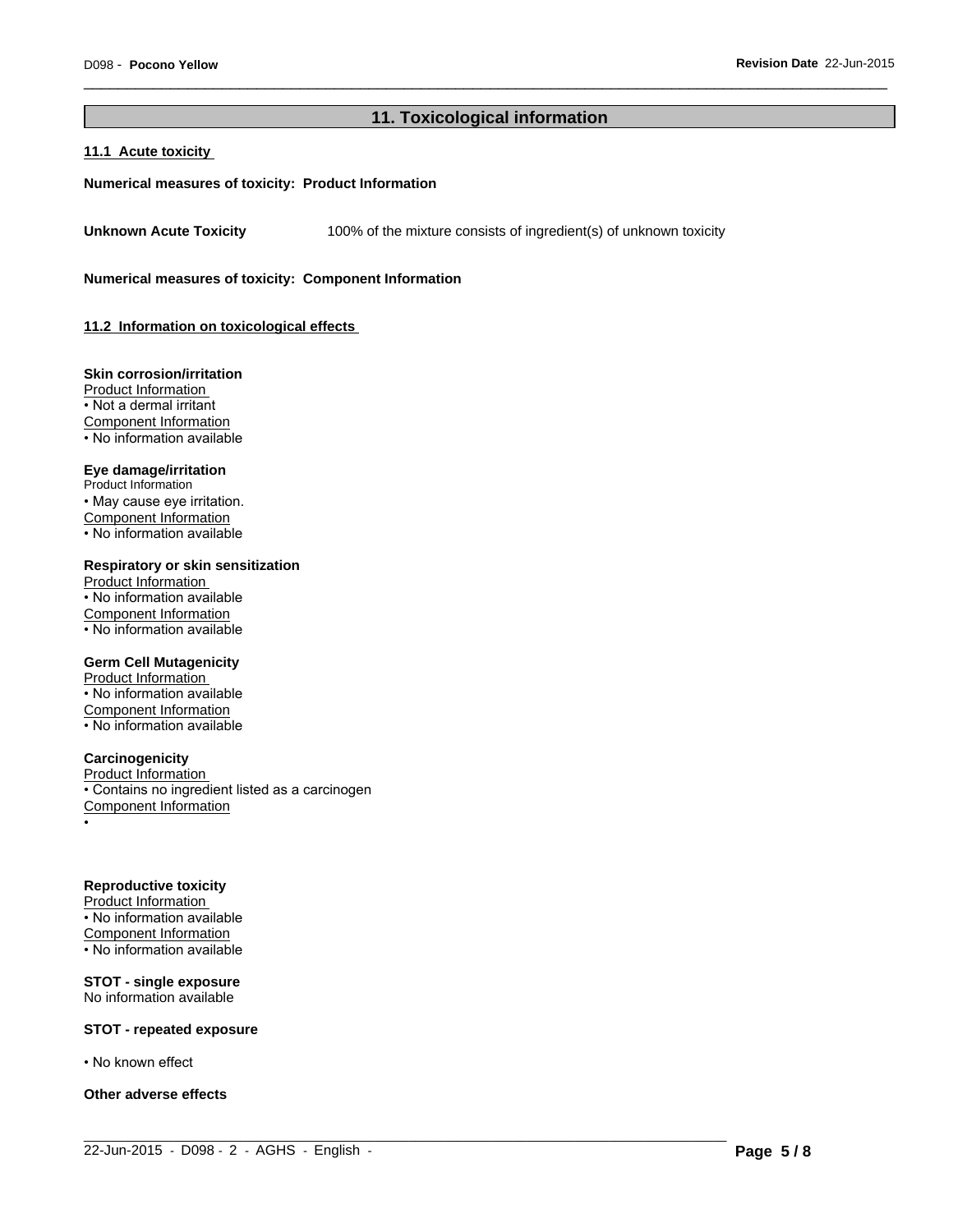Target Organs • No information available Product Information • No information available Component Information • No information available

### **Aspiration hazard**

Product Information • No information available Component Information • No information available

### **12. Ecological information**

 $\overline{\phantom{a}}$  ,  $\overline{\phantom{a}}$  ,  $\overline{\phantom{a}}$  ,  $\overline{\phantom{a}}$  ,  $\overline{\phantom{a}}$  ,  $\overline{\phantom{a}}$  ,  $\overline{\phantom{a}}$  ,  $\overline{\phantom{a}}$  ,  $\overline{\phantom{a}}$  ,  $\overline{\phantom{a}}$  ,  $\overline{\phantom{a}}$  ,  $\overline{\phantom{a}}$  ,  $\overline{\phantom{a}}$  ,  $\overline{\phantom{a}}$  ,  $\overline{\phantom{a}}$  ,  $\overline{\phantom{a}}$ 

#### **12.1 Toxicity**

**Ecotoxicity No information available** 

100 % of the mixture consists of components(s) of unknown hazards to the aquatic environment

#### **Ecotoxicity effects**

### **12.2 Persistence and degradability**

No information available.

#### **12.3 Bioaccumulative potential**

Discharge into the environment must be avoided

#### **12.4 Mobility in soil**

No information available.

### **12.5 Other adverse effects**

No information available

### **13. Disposal Considerations**

#### **13.1 Waste Disposal Guidance**

Dispose of in accordance with federal, state, and local regulations.

### **14. Transport Information**

| <u>DOT</u>  | Not regulated |
|-------------|---------------|
| <b>MEX</b>  | Not regulated |
| <b>IMDG</b> | Not regulated |
| <b>IATA</b> | Not regulated |

### **15. Regulatory information**

 $\_$  ,  $\_$  ,  $\_$  ,  $\_$  ,  $\_$  ,  $\_$  ,  $\_$  ,  $\_$  ,  $\_$  ,  $\_$  ,  $\_$  ,  $\_$  ,  $\_$  ,  $\_$  ,  $\_$  ,  $\_$  ,  $\_$  ,  $\_$  ,  $\_$  ,  $\_$  ,  $\_$  ,  $\_$  ,  $\_$  ,  $\_$  ,  $\_$  ,  $\_$  ,  $\_$  ,  $\_$  ,  $\_$  ,  $\_$  ,  $\_$  ,  $\_$  ,  $\_$  ,  $\_$  ,  $\_$  ,  $\_$  ,  $\_$  ,

**15.1 International Inventories**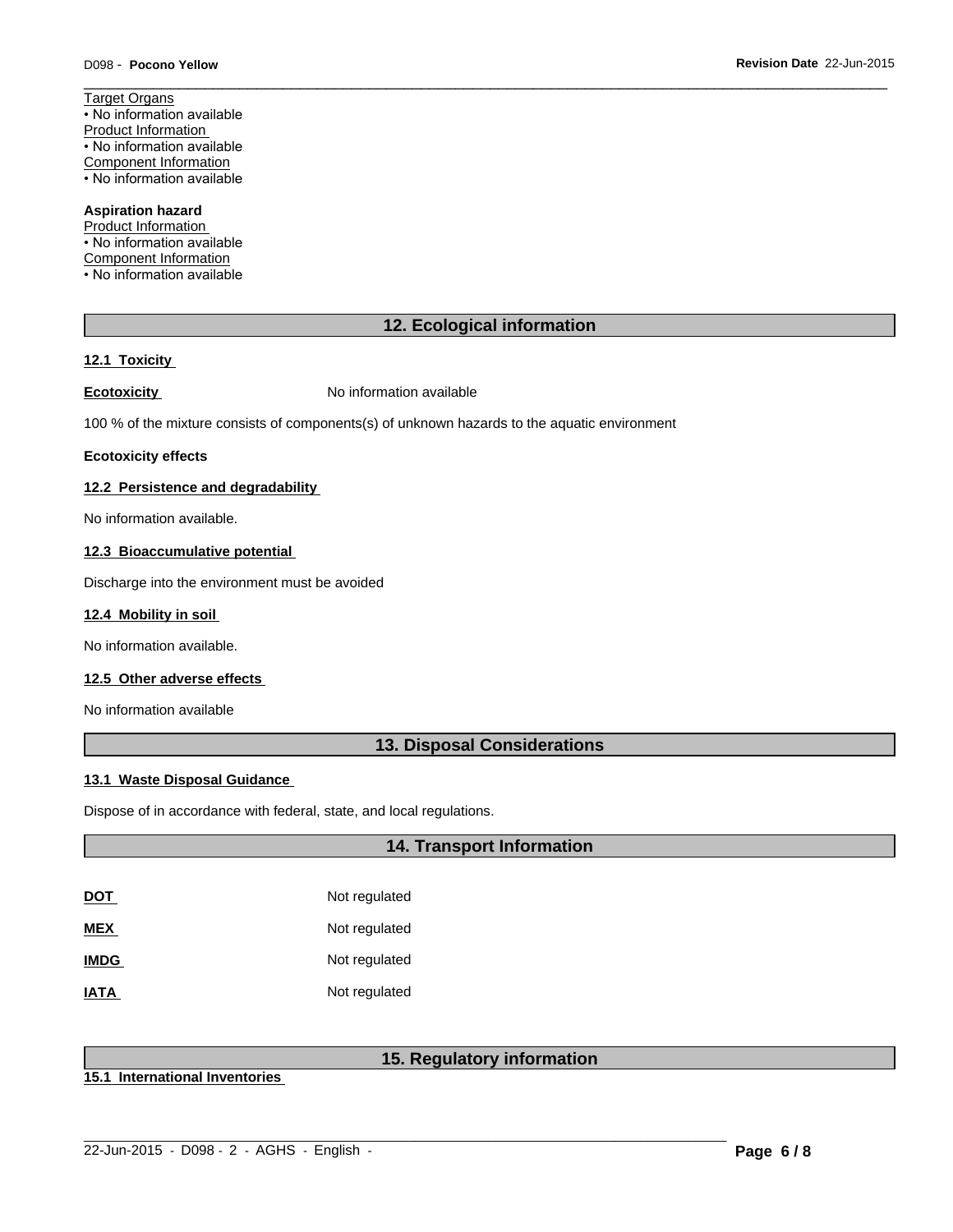| <b>TSCA</b>          | Complies |  |
|----------------------|----------|--|
| <b>DSL</b>           | Complies |  |
| <b>EINECS/ELINCS</b> |          |  |
| <b>ENCS</b>          | Complies |  |
| <b>IECSC</b>         | Complies |  |
| <b>KECL</b>          | Complies |  |
| <b>PICCS</b>         | Complies |  |
| <b>AICS</b>          |          |  |
| <b>NZIoC</b>         | -        |  |
|                      |          |  |

**TSCA** - United States Toxic Substances Control Act Section 8(b) Inventory

**DSL** - Canadian Domestic Substances List

**EINECS/ELINCS** - European Inventory of Existing Commercial Chemical Substances/EU List of Notified Chemical Substances

**PICCS** - Philippines Inventory of Chemicals and Chemical Substances

**ENCS** - Japan Existing and New Chemical Substances

**IECSC** - China Inventory of Existing Chemical Substances

**KECL** - Korean Existing and Evaluated Chemical Substances

**PICCS** - Philippines Inventory of Chemicals and Chemical Substances

**AICS** - Australian Inventory of Chemical Substances

**NZIoC** - New Zealand Inventory of Chemicals

#### **15.2 U.S. Federal Regulations**

#### **SARA 313**

Section 313 of Title III of the Superfund Amendments and Reauthorization Act of 1986 (SARA). This product does not contain any chemicals which are subject to the reporting requirements of the Act and Title 40 of the Code of Federal Regulations, Part 372.

### **15.3 Pesticide Information**

Not applicable

### **15.4 U.S. State Regulations**

| <u>NFPA</u>                                                                                                                                                                                                                                                                                                                                                                                                                                                                                                                                                                                                                                                                                                                        |                                                  |                                         |                                    |                                                                    |
|------------------------------------------------------------------------------------------------------------------------------------------------------------------------------------------------------------------------------------------------------------------------------------------------------------------------------------------------------------------------------------------------------------------------------------------------------------------------------------------------------------------------------------------------------------------------------------------------------------------------------------------------------------------------------------------------------------------------------------|--------------------------------------------------|-----------------------------------------|------------------------------------|--------------------------------------------------------------------|
|                                                                                                                                                                                                                                                                                                                                                                                                                                                                                                                                                                                                                                                                                                                                    | <b>Health Hazard -</b><br><b>Health Hazard 1</b> | Flammability -<br><b>Flammability 1</b> | Instability -<br>Physical Hazard 0 | <b>Physical and chemical</b><br>hazards -<br>Personal protection X |
| HMIS                                                                                                                                                                                                                                                                                                                                                                                                                                                                                                                                                                                                                                                                                                                               |                                                  |                                         |                                    |                                                                    |
| Legend:<br>ACGIH (American Conference of Governmental Industrial Hygienists)<br>Ceiling (C)<br>DOT (Department of Transportation)<br>EPA (Environmental Protection Agency)<br>IARC (International Agency for Research on Cancer)<br>International Air Transport Association (IATA)<br>International Maritime Dangerous Goods (IMDG)<br>NIOSH (National Institute for Occupational Safety and Health)<br>NTP (National Toxicology Program)<br>OSHA (Occupational Safety and Health Administration of the US Department of Labor)<br>PEL (Permissible Exposure Limit)<br><b>Reportable Quantity (RQ)</b><br>Skin designation (S*)<br>STEL (Short Term Exposure Limit)<br>TLV® (Threshold Limit Value)<br>TWA (time-weighted average) |                                                  |                                         |                                    |                                                                    |
| <b>Prepared By</b><br><b>Revision Date</b><br><b>Revision Note</b>                                                                                                                                                                                                                                                                                                                                                                                                                                                                                                                                                                                                                                                                 | DayGlo Color Corp.<br>22-Jun-2015                | Regulatory Affairs/Product Safety       |                                    |                                                                    |

 $\_$  ,  $\_$  ,  $\_$  ,  $\_$  ,  $\_$  ,  $\_$  ,  $\_$  ,  $\_$  ,  $\_$  ,  $\_$  ,  $\_$  ,  $\_$  ,  $\_$  ,  $\_$  ,  $\_$  ,  $\_$  ,  $\_$  ,  $\_$  ,  $\_$  ,  $\_$  ,  $\_$  ,  $\_$  ,  $\_$  ,  $\_$  ,  $\_$  ,  $\_$  ,  $\_$  ,  $\_$  ,  $\_$  ,  $\_$  ,  $\_$  ,  $\_$  ,  $\_$  ,  $\_$  ,  $\_$  ,  $\_$  ,  $\_$  ,

No information available